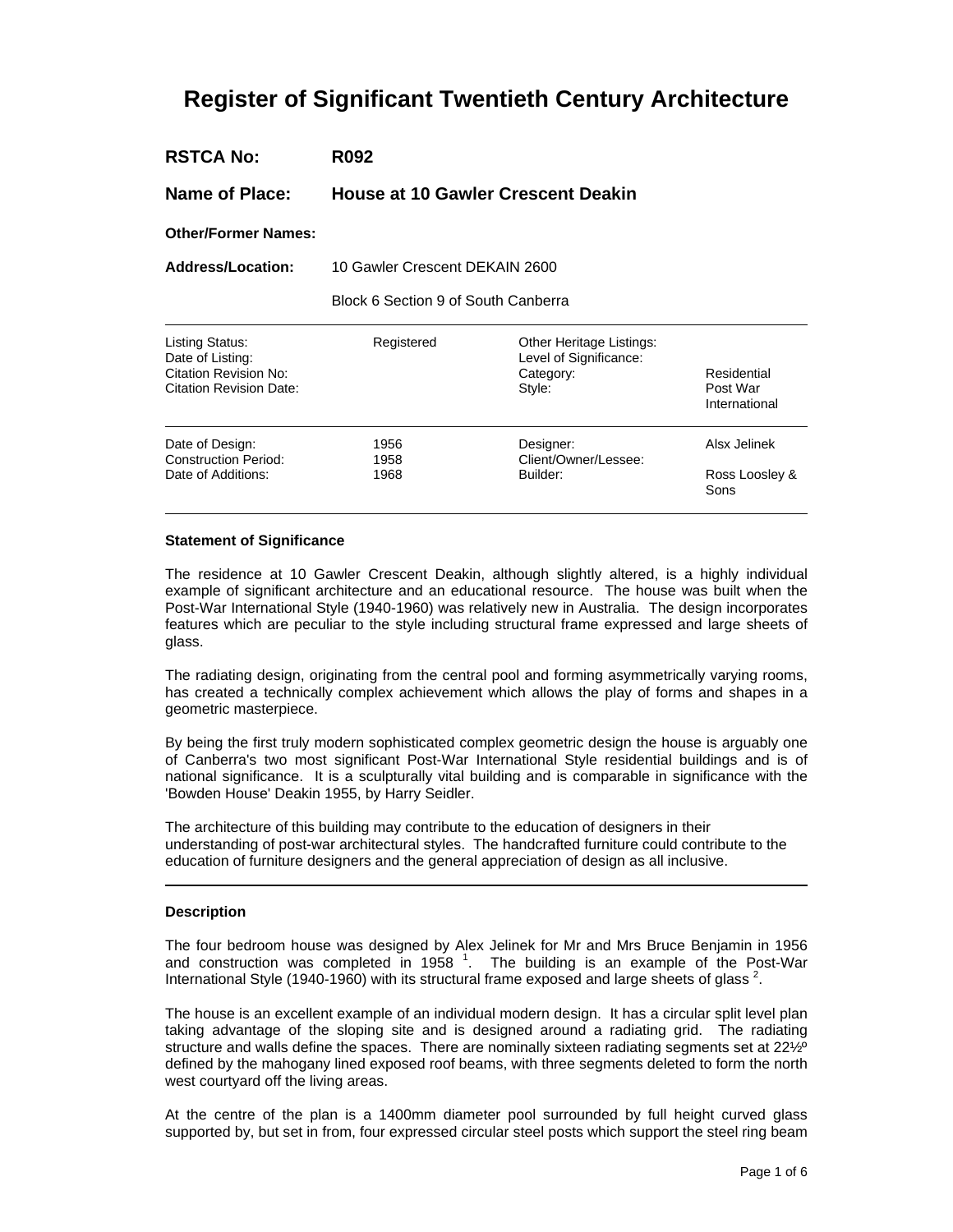that takes the radiating structural roof frame. The roof slopes to this central structure where the pool acts as the roof storm water outlet.

The radiating form is further expressed at the roof edge where the 570mm deep perimeter mahogany clad fascia is supported by mahogany clad radiating 'beams', the depth of the fascia, and by three slender circular steel posts. This perimeter fascia is reduced in depth around the bedrooms thus expressing the hierarchy of the internal spaces.

A dominant radiating wall extends into the landscape defining the entry. The same wall axis cuts through the house to form the division between the dining room and the living room and courtyard. The original plan showed that this wall axis extended to the north forming a covered walkway to a guest wing which was not built. The west balcony to the living room cuts at a tangent to the outer circle of the house forming a white cantilevered rectilinear mass that contrasts with the curved and diagonal axial forms.

The entry is to the south, at ground level and defined by the axial wall. The glazed entry lobby leads to an angled stair that cuts across the diagonal axial wall and rises up to the main level between the dining room and the living room, adjacent to the central pool, thus arriving at the centre of the house.

The living room is asymmetrical and occupies three segments. The north east wall is half glazed with a large sliding timber framed glass door. The glazed sliding door extends from a solid hinged door next to the central pool and slides into the cavity wall. The blockwork cavity wall is constructed internally of dark grey 'dura-crete' blocks with a 1000mm high purpose made 'duracrete' sculpture support that cantilevers from the wall 225mm with a cast-in pipe to support a sculpture. The south wall is set on the 'Y' axis and divides the room from the upper level study which is located over the entry. This reinforced concrete wall has a quartz rendered finish. At the end of the wall but central to the room is a half cylinder suspended concrete fire place with a quartz rendered finish which mirrors the geometry of the central pool's curved glazing. The materials, however contrast; solid with clear, smooth with textured. The continuation of the concrete wall forms the angled wall between the entry stair and study. This wall and the low wall surrounding the stair are unified by the use of the same quartz rendered finish. The room is open to the west views out over the balcony through full height faceted glazed walls, each facet set on the grid.

The dining room is located beyond the pool on the opposite side to the living room and is defined by a curved wall set 3.8m from the centre of the pool. This concrete block wall, now tiled with marble, divides the wet areas and bedrooms from the living areas. An ancient Chinese water colour 'scroll' is framed and fixed to the wall and extends approximately three segments. The scroll was an art work owned by the client and appears to have been an important element in the form and design of the room  $3.$  The room occupies six segments with an outlook to the courtyard through a large cavity sliding timber framed glazed door.

The dining room furniture was specifically designed for this curved space by the Melbourne cabinet maker Schulim Krimper<sup>4</sup>. The timber table is built-in with two cast-in steel post supports and is curved on a radius of 2210mm from the central pool. The 'wedge' shaped cabinet is perpendicular to the table and is placed in the radiating grid forming a divide from the 'passage'.

The floor to the dining and living rooms was originally tallowwood but is now carpeted.

The study, over the entry, is a small asymmetrical room with the west external concrete wall spanning over the entry glazing. It looked out over the rear terrace which formed the roof to the large carport. This terrace has since been enclosed to form one large room. The car accommodation below has a separate covered entry stair into the entry lobby.

The breakfast room, kitchen and play area are set linearly to the south of the dining room and east of the original terrace. These rooms have been renovated. They are located within two segments, with part of the north segment borrowed by the main bedroom for wardrobe space.

The bedrooms and wet areas are located to the east and up three steps, each bedroom occupying one segment. The corridor curves round between the bedrooms and the internally located bath room, shower and WC. The bedrooms have full width glazing. The wet areas are lit by highlights.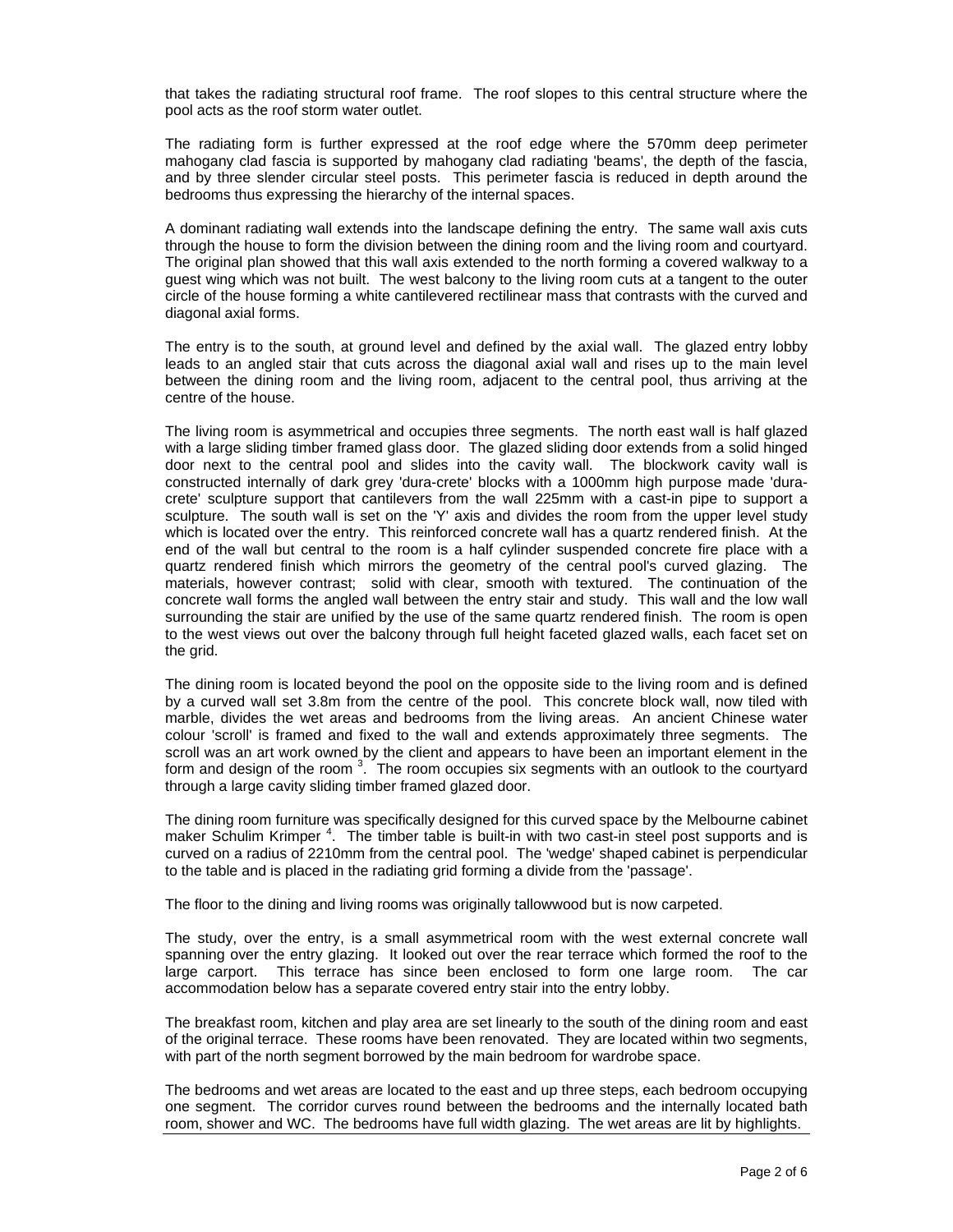The house is set centrally on the large block, which slopes from the rear down to the street. It is constructed of concrete blockwork, reinforced concrete walls and suspended slabs, timber framed floors, steel and timber roof framing with a membrane roof. The blockwork was originally exposed internally and externally, however it is now rendered and painted in most locations.

The garden originally had a small number of established native trees but now has a well established garden.

The major architectural elements that are peculiar to the Post-War International Style (1940-1960) and that are displayed by this building relate to the external forms  $5$ . They are:

- structural frame expressed,
- large sheets of glass.

Other architectural elements of this style displayed by the building that relate to the external forms are:

- overhang for shade,
- plain smooth wall surfaces,
- cantilever,
- contrasting non-rectangular shape,
- contrasting texture.

There are external elements which are associated with the Post-War Melbourne Regional Style  $(1940-1960)$ <sup>6</sup>. These are:

- widely projecting eaves,
- long unbroken roof line,
- unpainted horizontal boarding.

The major architectural elements listed above place this building in the Post-War International Style (1940-1960).

There are internal elements that are important to the integrity of the building. These are: the radiating structure expressed by the timber lined beams and steel ring beam over the central curved glass and pool, the fire place and associated quartz rendered walls, the cavity sliding glazed doors, the sculpture support, the dining room circular wall and Chinese scroll, the open planning with the interiors spreading out into the landscape, the split level division of living, study and sleeping areas, and the detail and type of finishes.

The two pieces of handcrafted dining room furniture are integral to and are major elements of the house's interior being specially designed by one of Melbourne's fine furniture makers of the 1940's and 1950's.

#### **Condition and Integrity**

The guest room facilities that were originally designed to the north east along a covered walkway were later located to the east. The guest facilities were also designed by Jelinek but do not include the planned covered walkway. The residence was altered in 1968, by architects Moir and Slater, renovating the kitchen and enclosing the south terrace to provide a family room  $7$ . A timber pergola has been placed over the north west balcony.

Recent alterations by the present owner have been minor and usually involved surface treatment. The present owner has rendered and painted the external blockwork walls, painted the white quartz rendered balcony concrete walls, clad the external walls of the entry with polished granite and added granite copings. Internally a granite hearth has been added to the fire place and the dining room curved blockwork wall has been tiled with marble.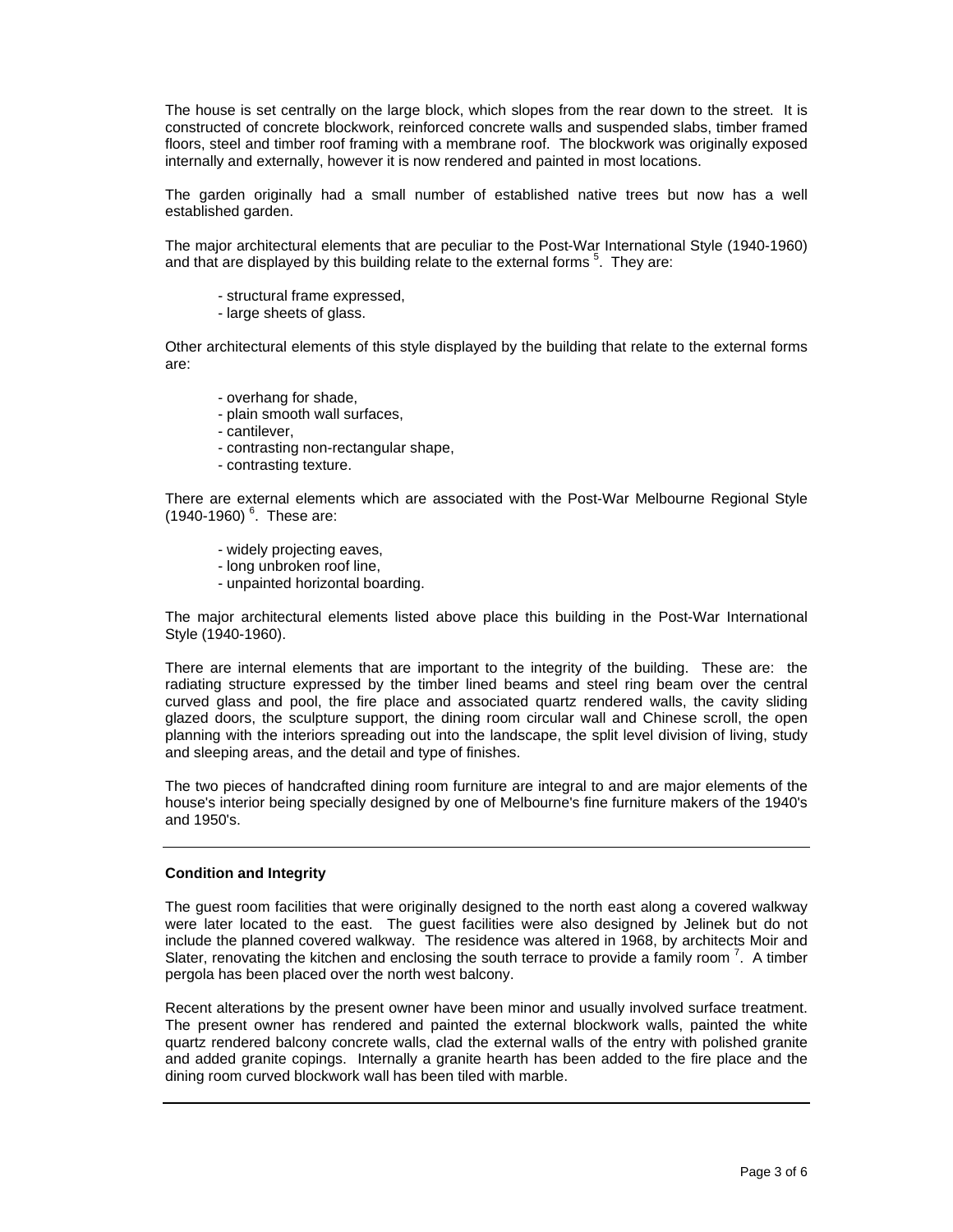## **Background/History**

The design of the residence is impressive; it uses geometric forms in a most dramatic plan and incorporates a high degree of achievement in its technical and creative solutions to design problems.

It was awarded the 'House of the Year for 1957' by the editors of the 'Architecture and Arts' magazine who considered it a; "very advanced house, well executed ... through to the smallest detail." Other finalists were distinguished architects of the time including Harry Seidler, Robin Boyd, Sydney Anchor and Peter Muller<sup>8</sup>.

Alex Jelinek was a Czechoslovakian educated architect who came to Australia in 1950 and practised in Melbourne <sup>9</sup>.

Schulim Krimper was an Austrian born and trained cabinet-maker who emigrated to Victoria. An exhibition of his furniture was held at the National Gallery of Victoria in 1959<sup>1</sup> .

The builder was Ross Loosley and Sons $^{11}$ .

### **Analysis against the Criteria specified in Schedule 2 of the Land (Planning and Environment) Act 1991**

(i) a place which demonstrates a high degree of technical and/or creative achievement, by showing qualities of innovation or departure or representing a new achievement of its time

The design of the residence in 1956 in the Post-War International Style (1940-1960) represented a relatively new architectural style in Australia at that time. The earliest notable Australian examples built in the style date from the late 1940's, including the Rose Seidler House Turramurra 1948, by Harry Seidler and the Stanhill Flats Melbourne 1948, by Frederick Romberg  $^{12}$ .

The residence at 10 Gawler Crescent Deakin demonstrates a high degree of technical and creative achievement by combining the qualities of complex geometry, innovative technical resolution of design and structure, and the division of living and sleeping areas into split level asymmetrical spaces creating a residence of architectural excellence.

(ii) a place which exhibits outstanding design or aesthetic qualities valued by the community or a cultural group

The house exhibits the particular architectural elements peculiar to the Post-War International Style (1940-1960) including structural frame expressed and large sheets of glass.

The open planning, detail and finishes, cantilevered balcony, contrasting non-rectangular shape, central pool with surrounding curved glass, contrasting textures, fireplace and large sliding glazed doors are design features that are of additional significance.

It is considered a very good example of the style even though it is predominantly circular in form and not cubiform.

The complex geometric design exhibits outstanding design qualities which were valued by the community at the time as reflected in this house being awarded the 'House of the Year for 1957' by the editors of the 'Architecture and Arts' magazine.

The residence is Canberra's first example of a truly modern complex geometric designed building  $13.$  Other similar but less complex examples of this geometric design aesthetic in Canberra are a house at 204 Monaro Crescent Red Hill 1963, by Romberg and Boyd, and the Carousel Restaurant Red Hill Lookout 1964, by M Jaki <sup>14</sup>. Nationally, a similar but less complex example is the Henty House Frankston 1952, by Roy Grounds <sup>15</sup>. This and the Monaro Crescent House are however in the Post-War Melbourne Regional Style and are not Post-War International Style buildings.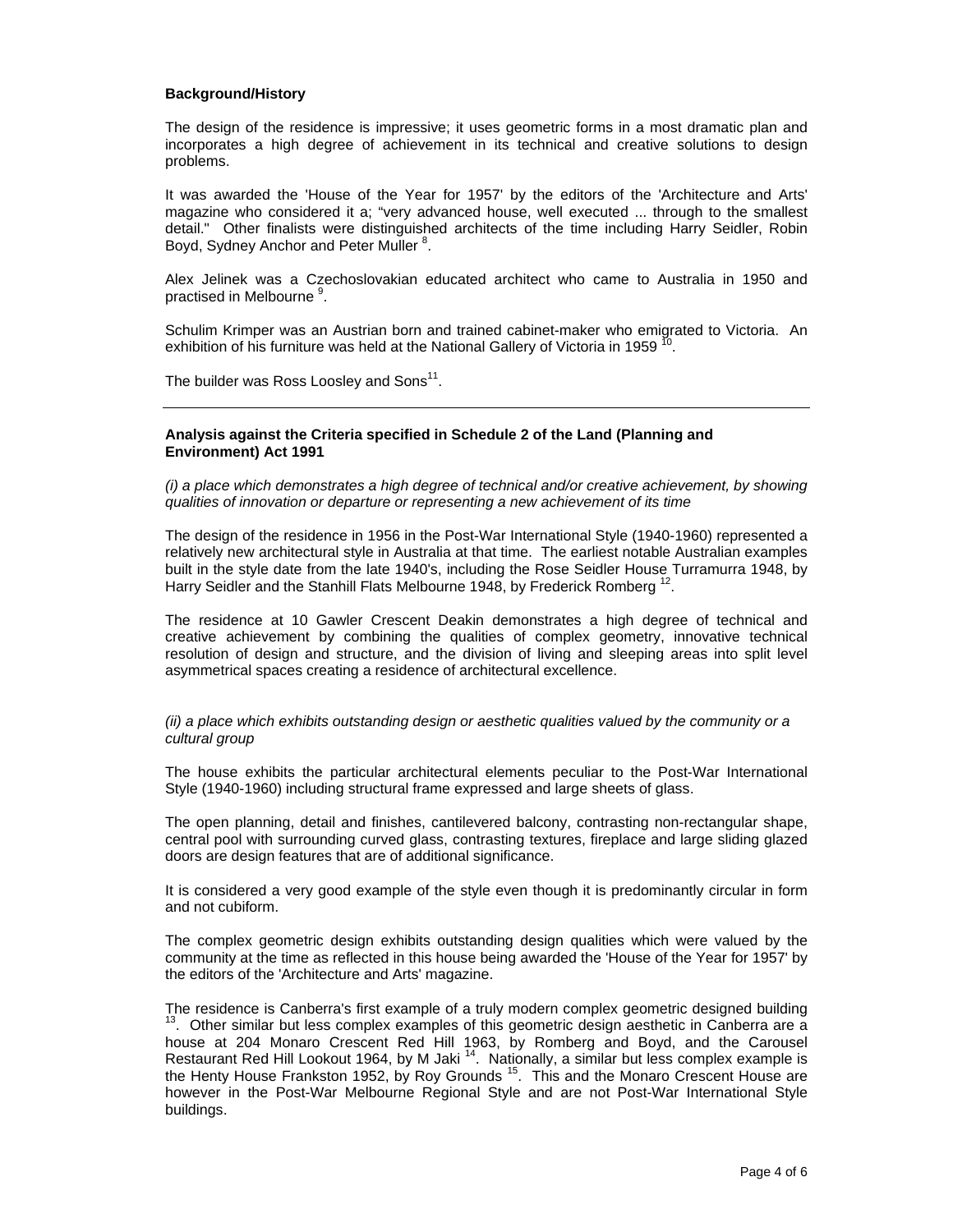The residence is exceptionally well detailed and well built and is valued by the RAIA as a very good example of this style of architecture. It is comparable in significance with the 'Bowden House' Deakin 1955, by Seidler and the 'Fenner House' Red Hill 1953 by Boyd, the latter being a Post-War Melbourne Regional Style building.

(iii) a place which demonstrates a distinctive way of life, taste, tradition, religion, land use, custom, process, design or function which is no longer practised, is in danger or being lost, or is of exceptional interest

(iv) a place which is highly valued by the community or a cultural group for reasons of strong or special religious, spiritual, cultural, educational or social associations

(v) a place which is the only known or only comparatively intact example of its type

(vi) a place which is a notable example of a class of natural or cultural places or landscapes and which demonstrates the principal characteristics of that class

(vii) a place which has strong or special associations with person, group, event, development or cultural phase which played a significant part in local or national history

(xi) a place which demonstrates a likelihood of providing information which will contribute significantly to a wider understanding of natural or cultural history, by virtue of its use as a research site, teaching site, type locality or benchmark site

Through its architectural style and furniture design this building is a valuable educational resource for designers. Its external architecture is characteristic of the Post-War International Style (1940- 1960). Its play of contrasting non-rectangular shapes and forms against less dominant cubiforms are important themes but less common in this style of architecture. This residence is a sculpturally vital building which contrasts with the Post-War International Style 'Bowden House' at 11 Northcote Street Deakin 1955, by Seidler.

The well designed and crafted dining room furniture are good examples of work by Schulim Krimper, a recognised 1940-60 Australian cabinet maker, located in the residence for which it was designed <sup>16</sup>. This may contribute significantly to a wider understanding of the craftsman's work in its architectural setting

#### **References**

- 1 Department of the Environment, Land and Planning (DELP). Building File for Block 6 Section 9 Deakin.
- 2 Richard Apperly Robert Irving Peter Reynolds. Identifying Australian Architecture Styles and Terms from 1788 to the Present. Angus and Robertson 1989.
- 3 Conversation with present owner Mr C Galafassi.
- 4 Peter Cuffley. Australian Houses of the Forties and Fifties. The Five Mile Press Pty Ltd 1993 Transition Discourse on Architecture. No 24 1988. Department of Architecture RMIT.
- 5 Richard Apperly Robert Irving Peter Reynolds opcit..
- 6 Ibid.
- 7 DELP opcit.
- 8 Peter Cuffley. Department of Architecture RMIT opcit.
- 9 Department of Architecture RMIT opcit.